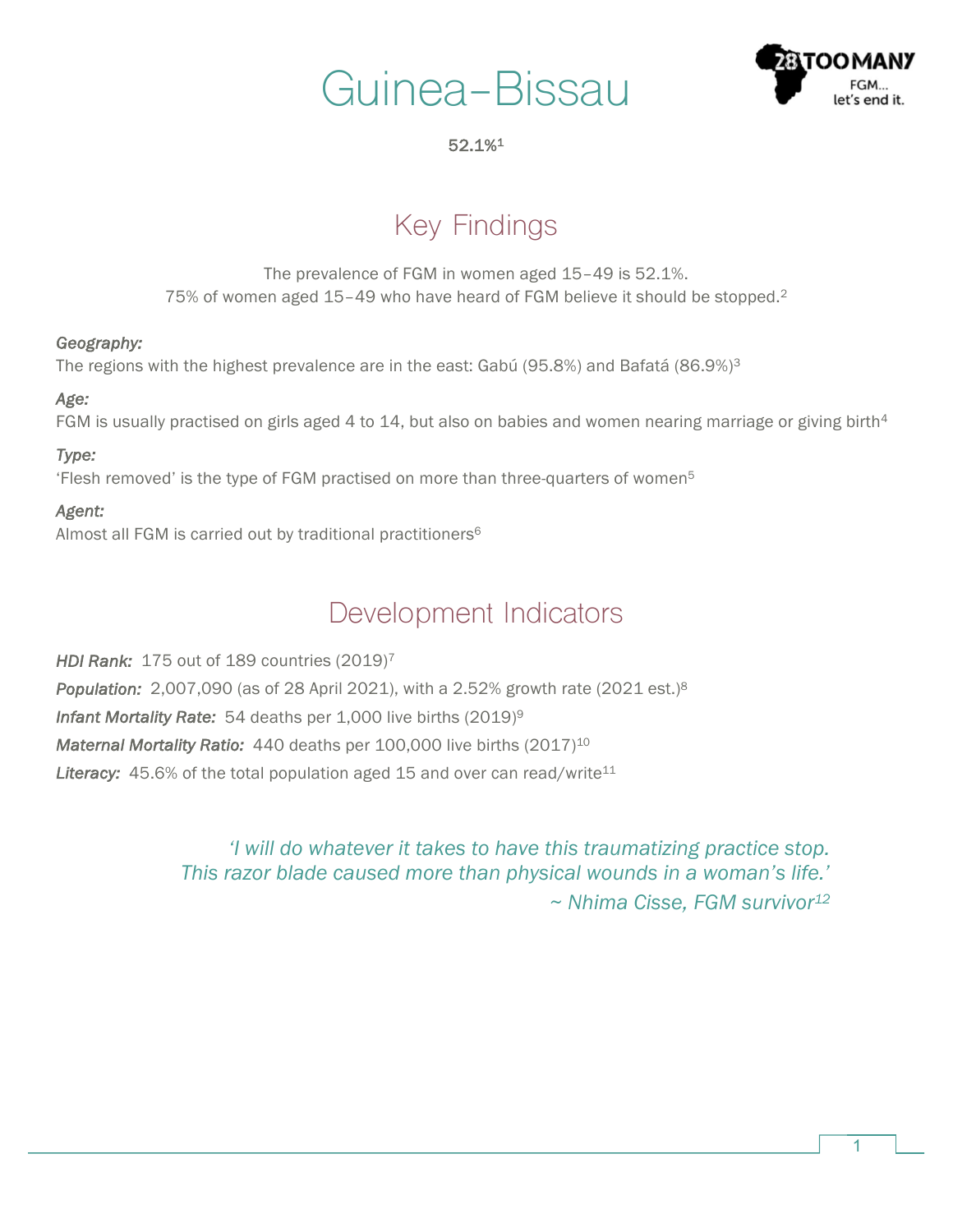### Prevalence

The regions in Guinea-Bissau with the highest FGM prevalence among women aged 15–49 are in the east: Gabú (95.8%) and Bafatá (86.9%). There is a significant difference between these regions and the rest of Guinea-Bissau, as the department with the next-highest prevalence is Quinara at 58.5%. The regions with the lowest prevalence are Biomba at 7.8% and Boloma with 9.3%. Women aged 15-49 who live in rural areas are more likely to undergo FGM (58.2%) than those who live in urban areas  $(42.7\%)^{13}$ .

95% of Muslim women aged 15–49 have undergone FGM. It is much less prevalent among women of other religions in Guinea-Bissau: no religious affiliation (8%); 'other' Christians and other religions (7%), Roman Catholics  $(6%)$  and Animists  $(5%)$ .<sup>14</sup>



Between 2006 and 2014, the overall prevalence of FGM among women aged 15–49 stayed roughly constant (44.5% in 2006 and 44.9% in 2014). The prevalence of FGM in Guinea-Bissau appears to have increased from 44.9% in 2014 to 52.1% in 2018-9. This increase is not fully understood. However, due to the large age range of women included in the survey, the prevalence in women aged 18 and over is consistently between 50 and 55%, whereas in women aged 15-17 the figure is lower at 45.4%. Breaking down the data by age cohort in this way avoids the challenges of making comparisons between surveys and, in this case, suggests that some progress has been made towards lower prevalences among younger women.

Between 2006 and 2018-9, the percentage of women who believe that FGM should be abolished has remained roughly constant at around 75%. 15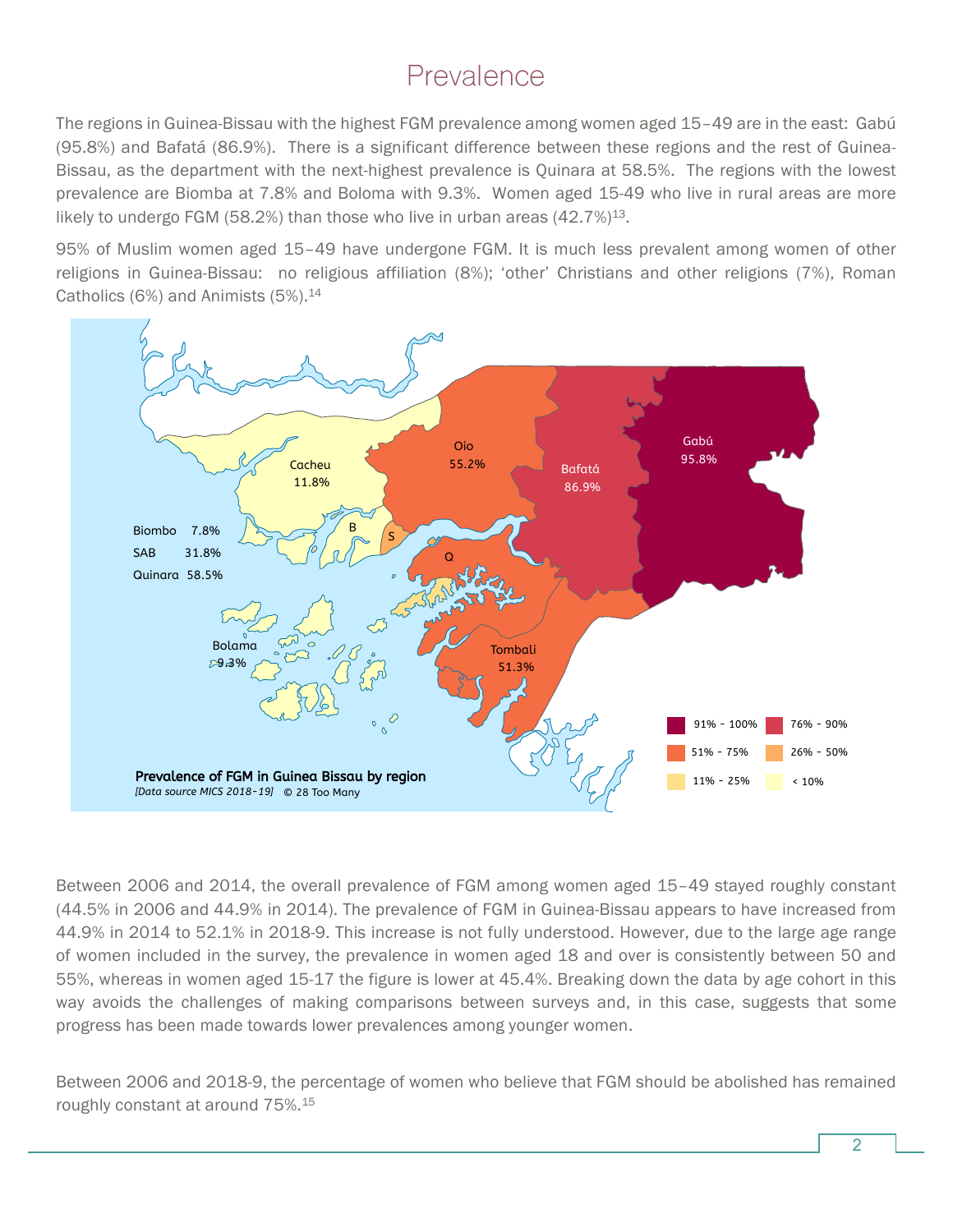## Bissau-Guinean Law

The main law relating to FGM in Guinea Bissau is the Federal Law to Prevent, Fight and Suppress Female Genital Mutilation – Law No. 14/2011, which was passed in 2011. There is a lack of information on cases brought to court, however.